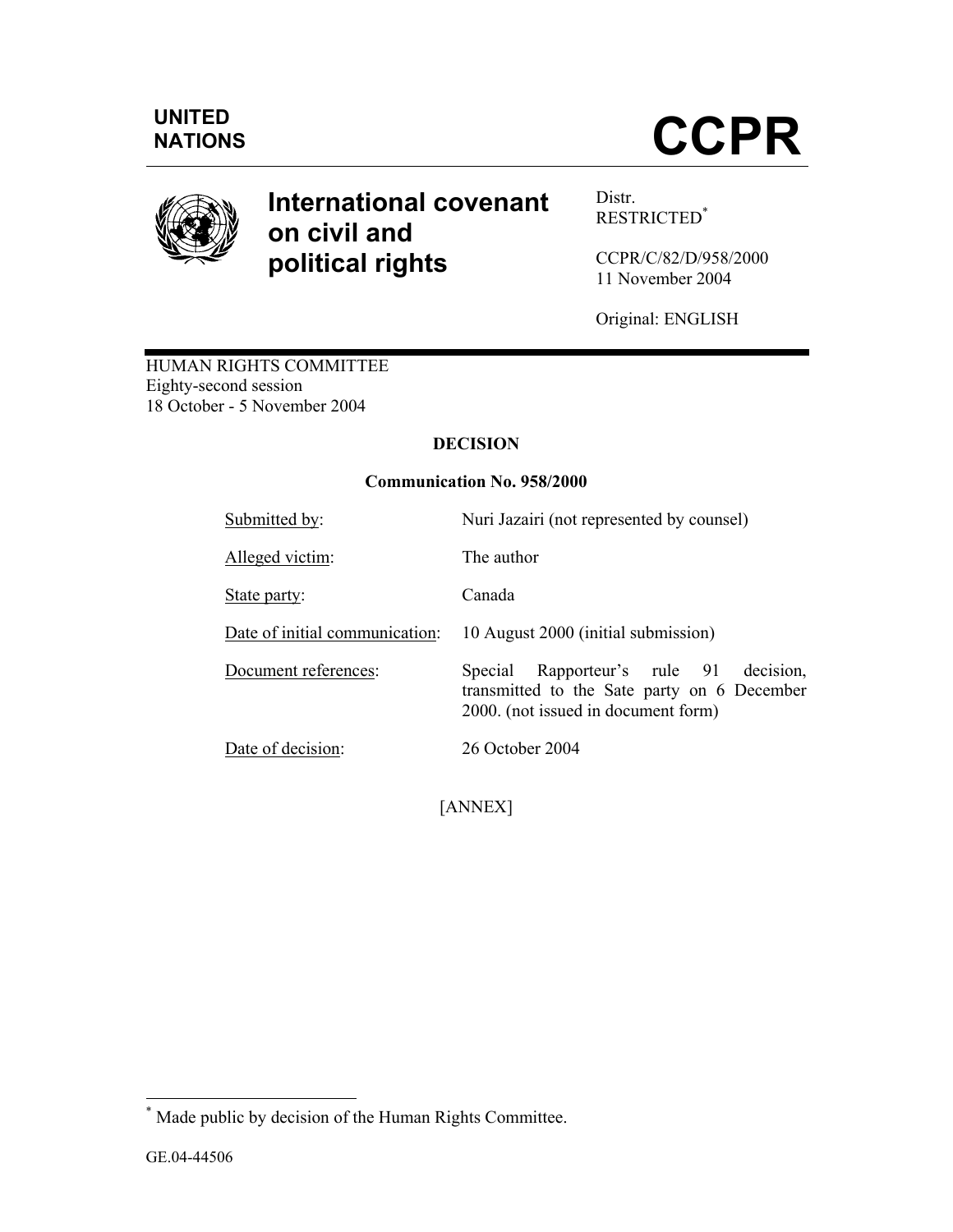# **ANNEX**

# DECISION OF THE HUMAN RIGHTS COMMITTEE UNDER THE OPTIONAL PROTOCOL TO THE INTERNATIONAL COVENANT ON CIVIL AND POLITICAL RIGHTS

#### Eighty-second session

#### concerning

#### **Communication No. 958/2000\***

| Submitted by:                  | Nuri Jazairi (not represented by counsel) |
|--------------------------------|-------------------------------------------|
| Alleged victim:                | The author                                |
| State party:                   | Canada                                    |
| Date of initial communication: | 10 August 2000 (initial submission)       |

 The Human Rights Committee, established under article 28 of the International Covenant on Civil and Political Rights,

Meeting on 26 October 2004

Adopts the following:

#### **Decision on admissibility**

1. The author of the communication is Nuri Jazairi, a Canadian national, born in 1941 in Iraq. He claims to be a victim of violations by Canada of article 26, and of articles 2, paragraphs 1 and 2, 19, paragraph 1, and 50 taken in conjunction with article 26, of the International Covenant on Civil and Political Rights. He is not represented by counsel.

#### **The facts as presented**

-

2.1 The author is an associate professor of economics at York University in Toronto. The university is not part of the State party's federal or provincial government. In August 1984,

<sup>\*</sup> The following members of the Committee participated in the examination of the present communication: Mr. Abdelfattah Amor, Mr. Nisuke Ando, Mr. Prafullachandra Natwarlal Bhagwati, Mr. Alfredo Castillero Hoyos, Ms. Christine Chanet, Mr. Franco Depasquale, Mr. Maurice Glèle Ahanhanzo, Mr. Walter Kälin, Mr. Ahmed Tawfik Khalil, Mr. Rajsoomer Lallah, Mr. Rafael Rivas Posada, Sir Nigel Rodley, Mr. Martin Scheinin, Mr. Ivan Shearer, Mr. Hipólito Solari Yrigoyen, Ms. Ruth Wedgwood and Mr. Roman Wieruszewski.

Under Rule 90 of the Committee's Rules of Procedure, Mr. Maxwell Yalden did not participate in the Committee's consideration of the case.

The text of a separate opinion by Committee members Ms. Christine Chanet, Mr. Glèlè Ahanhanzo, Mr. Ahmed Tawfik Khalil and Mr. Rajsoomer Lallah is appended to the present document.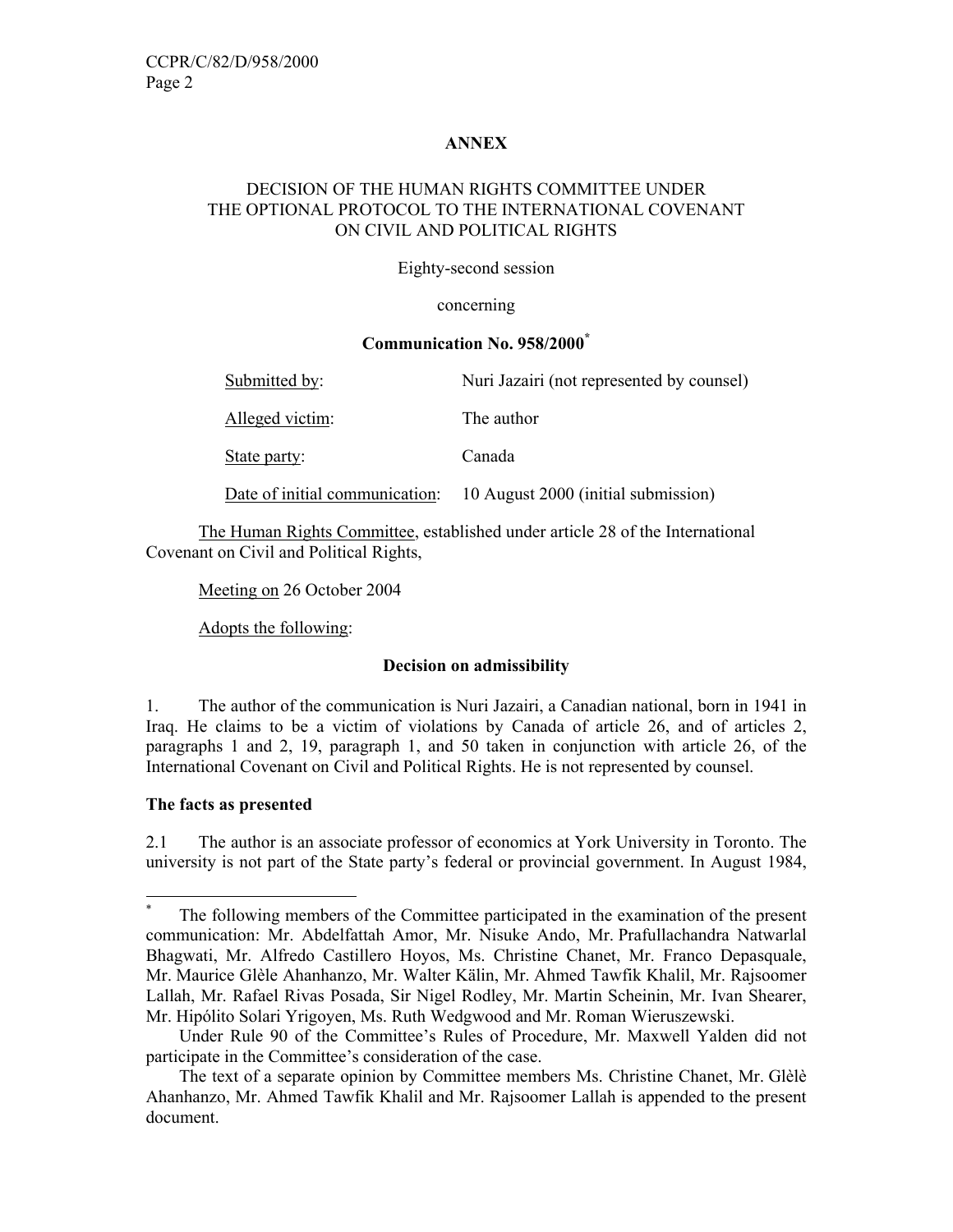after having applied for promotion to a full tenure professorship, a university promotions committee received and considered two unsolicited letters from other professors of the author's faculty that were critical of him. In September 1984, a further university promotions committee withdrew the letters from the file, but in apparent violation of its procedures heard *in camera* representations by the Chair of the author's faculty about the author's application, without disclosing those representations to him or allowing him an opportunity to respond. In December 1984, the Committee recommended that the author's application for promotion be delayed, and, in November 1985, the university's president accepted this recommendation.

2.2 In July 1989, the author complained to the Ontario Human Rights Commission, alleging that his right to equal treatment with respect to employment without discrimination and harassment had been infringed because of his race, ethnic origin, creed and association, in contravention of the Ontario Human Rights Code, 1981 (henceforth "the Ontario Code"). He alleged that certain members of his faculty had come to view him as anti-Semitic, and that his political opinions at the relevant time that Israel could be criticised for not doing more to resolve the Palestinian question, together with other facts, including his race, ethnic origin and religion, became an issue which adversely affected his right to equal treatment in employment, and specifically in his application for promotion to full professor. Between December 1989 and May 1993, the Commission investigated the complaint.

2.3 The Commission rejected the author's complaint on 29 August 1994, finding that: i) while the evidence indicated that his application for promotion to Full Professor did not receive a fair and timely evaluation, the irregularities in the process did not appear to be related to any prohibited ground of discrimination; and ii) while the evidence indicated that he might have been differently treated, there was insufficient evidence to indicate that this was a result of his creed rather than his political beliefs, the latter not being a prohibited ground of discrimination under the Ontario Code. The Commission decided not to request the appointment of a Board of Inquiry and dismissed the complaint. The author requested reconsideration of the Commission's decision.

2.4 On 2 May 1995, the Commission upheld its original decision, holding that political belief is not included in the meaning of the word "creed", and that whatever differential treatment the author may have received from his employer, York University, was not based on creed or any other prohibited ground of discrimination. The author applied for judicial review of this decision.

2.5 On 19 September 1995, the Commission declared null its decision of 2 May 1995, on the basis that submissions made to it by the author had not been taken into account. On 29 November 1995, the Commission released its second decision on reconsideration, again upholding the original decision. It again held that "political belief" is not included in the meaning of the word "creed", and that whatever differential treatment the author may have received, it was not based on creed or any other prohibited ground of discrimination. There was thus insufficient evidence to warrant a reversal of the original decision.

 $\frac{1}{1}$  Section 5(1) of the Ontario Code provides : "Every person has a right to equal treatment with respect to employment without discrimination because of race, ancestry, place of origin, colour, ethnic origin, citizenship, creed, sex, sexual orientation, age, record of offences, marital status, family status or handicap."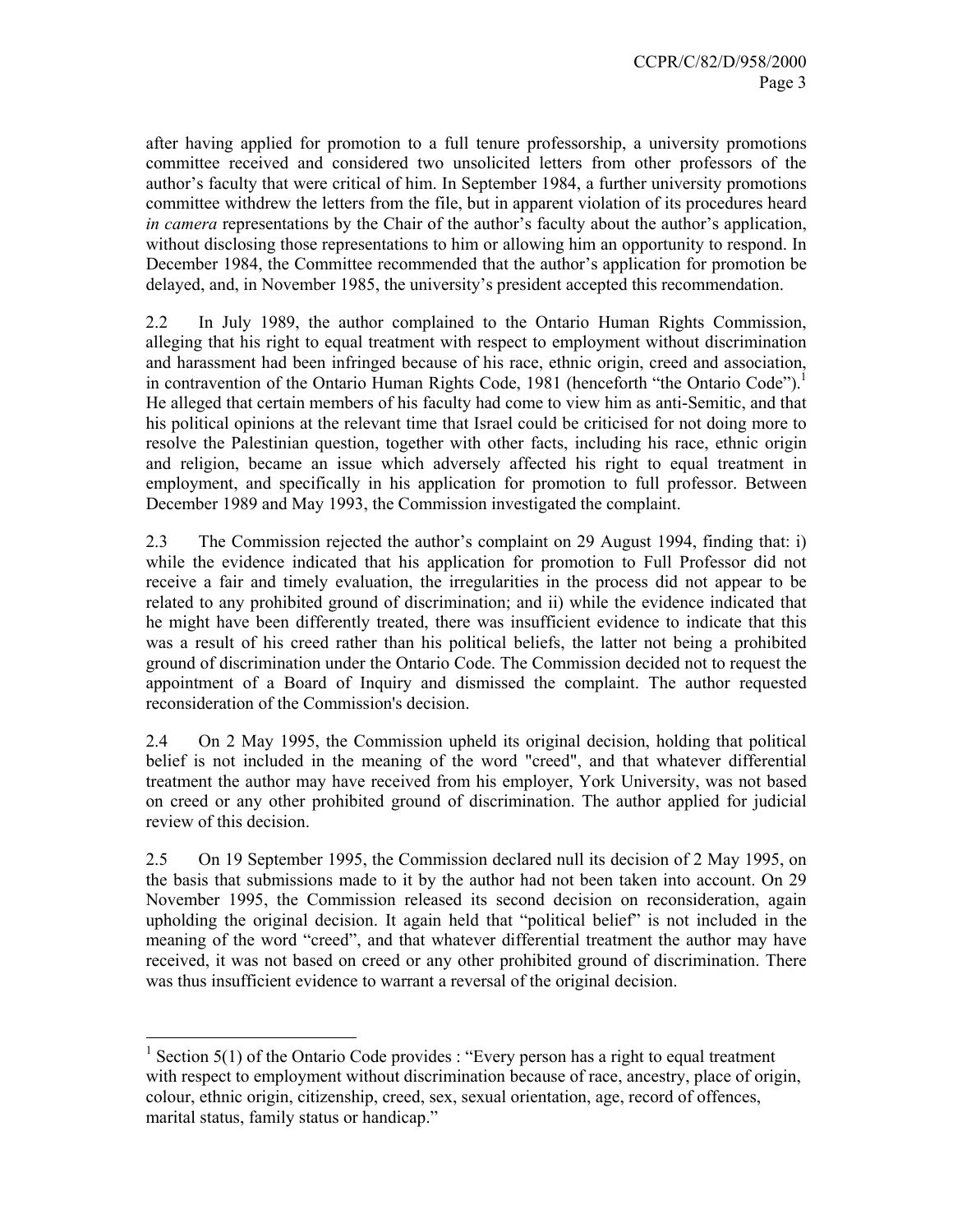2.6 The author applied to the Divisional Court for judicial review of the interpretation of the word "creed" in the Ontario Code as a matter of statutory construction, as well as of the constitutional issue concerning the omission of "political opinion" from the Ontario Code as a prohibited ground of discrimination. On 16 April 1997, the Court dismissed the application, on the basis that "creed" did not encompass "political opinion", and that the omission of "political opinion" from the Ontario Code did not violate the equality provision of the Canadian Charter of Fundamental Rights and Freedoms (henceforth "the Charter").<sup>2</sup> The author appealed to the Court of Appeal for Ontario.

2.7 On 28 June 1999, the Court of Appeal dismissed the appeal. It held that the author's personal opinion on the "single issue of the relationship between Palestinians and Israel" did not amount to a "creed" for purposes of the Ontario Code. On the facts of the case, the Court also declined to add on constitutional grounds a new ground of discrimination, namely political opinion, analogous to those enumerated in section 5(1) of the Ontario Code. On 3 May 2000, the Supreme Court refused the author's application for leave to appeal.

# **The complaint**

3.1 The author claims to be a victim of violations of article 26, and of articles 2, paragraphs 1 and 2, 19, paragraph 1, and 50 taken in conjunction with article 26 of the Covenant. His principal contention is that the State party has failed to protect against discrimination on the basis of political opinion, which is specifically enumerated in article 26. The author makes three subsidiary arguments.

3.2 Firstly, the omission of "political opinion" from the enumerated grounds in the Ontario Code violates the provisions of the Covenant invoked. He argues that the inclusion of this ground in the human rights legislation of seven other provinces and territories in the State party highlights the absence of such a ground under the Ontario Code and thus discloses an additional violation of article 50 of the Covenant. The author refers to the Committee's concluding observations in 1999 on the State party's fourth periodic report under the Covenant, where it was "concerned at the inadequacy of remedies for violations of articles 2, 3 and 26" and "recommend[ed] that the relevant human rights legislation be amended so as to guarantee access to a competent tribunal and to an effective remedy in all cases of discrimination".<sup>3</sup>

3.3 Secondly, the author contends that fundamental errors of law were made in the resolution of his claim by the Commission and the domestic courts, in violation of article 26. At the level of the Commission, the author argues that the decision was without jurisdiction, that it disregarded the Ontario Code's preamble and international human rights law, that its interpretation of "creed" was unduly narrow, that it failed properly to take into account the intersection of political opinion, race and religion in his case, and that it failed to draw an inference of discrimination.

 $\frac{1}{2}$  Section 15(1) of the Charter provides : "Every individual is equal before and under the law and has the right to equal protection and equal benefit of the law without discrimination and, in particular, without discrimination based on race, national or ethnic origin, colour religion, sex, age or mental or physical disability."

 $3$  A/54/40, at paragraph 231.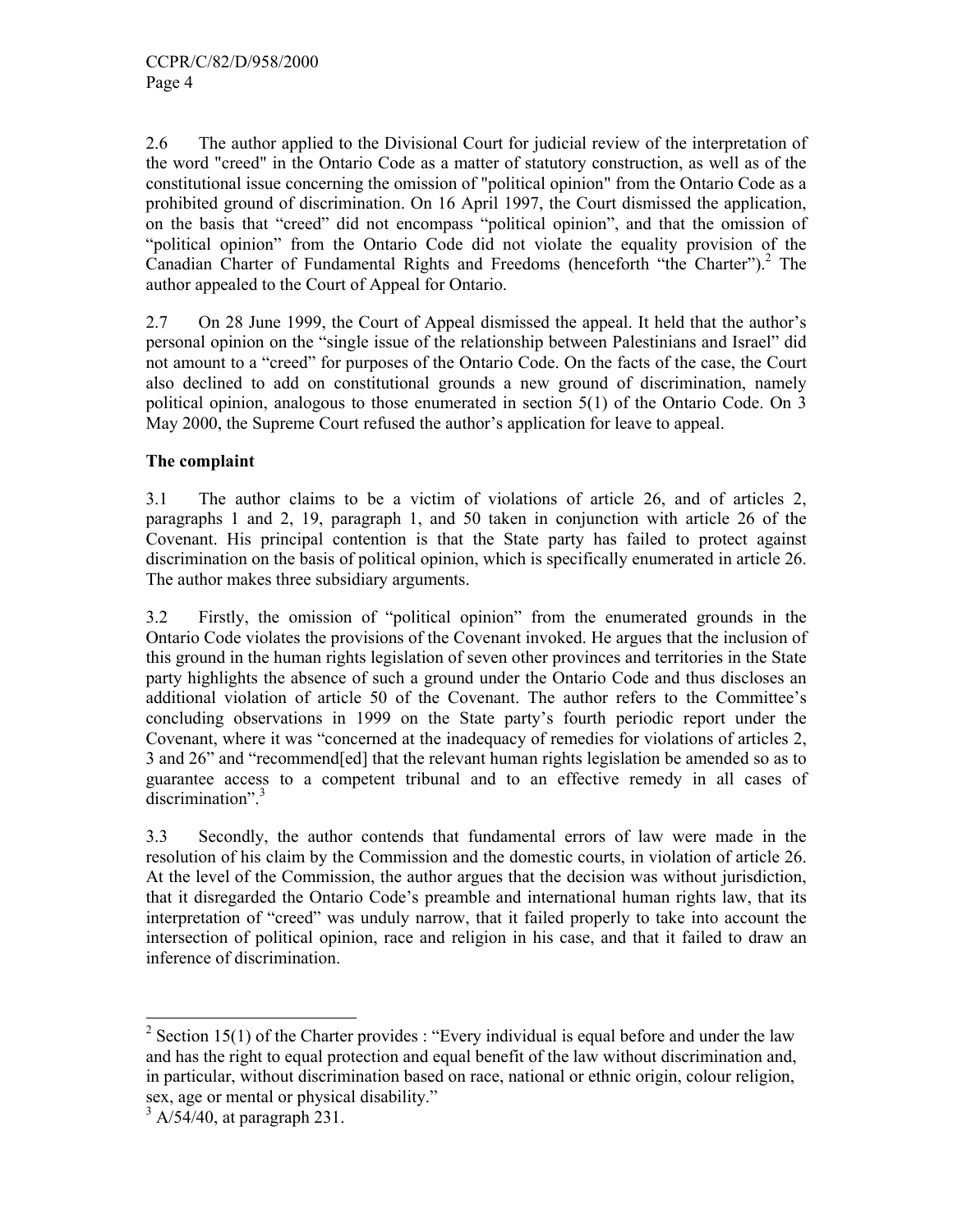3.4 At the level of the Divisional Court, the author contends that fundamental errors of law were made (i) in its failure to read the ground of "political opinion" into the Ontario Code and in requiring him to be a member of a "discrete and insular minority", (ii) in its rejection of the contention that political and religious commitments may be so aligned as to constitute "creed", and (iii) in its holding that "creed" requires an element of religious belief. At the level of the Court of Appeal, the author argues that the fundamental errors of law committed were an improper failure to apply a binding prior decision, allegedly mistaken findings of fact, an incorrect *Charter* analysis, and an overly narrow interpretation of "creed" as not covering political opinion. Finally, the author attacks the Supreme Court's failure to grant leave to appeal, on the basis that the questions presented novel and fundamental issues. He views the denial as inconsistent with the Court's criteria for leave and negating the "equal and effective protection against discrimination" guaranteed him by article 26.

3.5 In addition, the author makes a series of claims as to alleged enforcement problems of human rights law in Ontario. He argues that delay is a serious problem and that "the many roles of the Commission, especially in assigning the same officer to investigate a complaint and to attempt a settlement, give rise to problems of conflict of interest, and could lead to coercion." He contends that the referral of between 2-4% of complaints to a board of inquiry for hearing deprives complainants of an effective remedy. He refers to under funding and organizational problems at the Ontario Commission.

### **The State party's submissions on the admissibility and merits of the communication**

4.1 By submission of 21 December 2001, the State party challenged the admissibility and merits of the communication, on the grounds that no violation of the Covenant was substantiated. As to the allegation that the Ontario Code does not include "political opinion" as a prohibited ground of discrimination, the State party refers to the Court of Appeal's findings that even considering the matter in a light most favourable to the author, there was no evidence that the University had discriminated against him on the basis of his political belief. The Court concluded: "There is nothing on the record to suggest that his political beliefs disentitled him to consideration for advancement in the Department of Economics." The State party contends that there is no evidence in any of the impugned decisions of the university, the Commission or the courts that the author was treated differently because of his political beliefs. Nor is there evidence that the Commission would have viewed the evidence as warranting an inquiry if "creed" were to include "political belief". In the light of these evidentiary findings, the claim concerning the Ontario Code is an abstract challenge without factual foundation.<sup>4</sup>

4.2 The State party rejects the author's allegations that fundamental errors of law were made, characterizing these as contentions that Canadian law had been misinterpreted by Canadian courts. It refers to the Committee's constant jurisprudence that it does not substitute its views on the interpretation of domestic law for those of national courts. The author's arguments were fully reviewed and dismissed by three tiers of the Canadian court system,

<sup>&</sup>lt;sup>4</sup> The State party refers to <u>Aumeeruddy-Cziffra et al. v Mauritius</u> Case No 35/1978, Views adopted on 9 April 1981, Disabled & Handicapped Persons in Italy v Italy Case No 163/1984, Decision adopted on 10 April 1984, and J.H. v Canada Case No 187/1985, Decision adopted on 12 April 1985.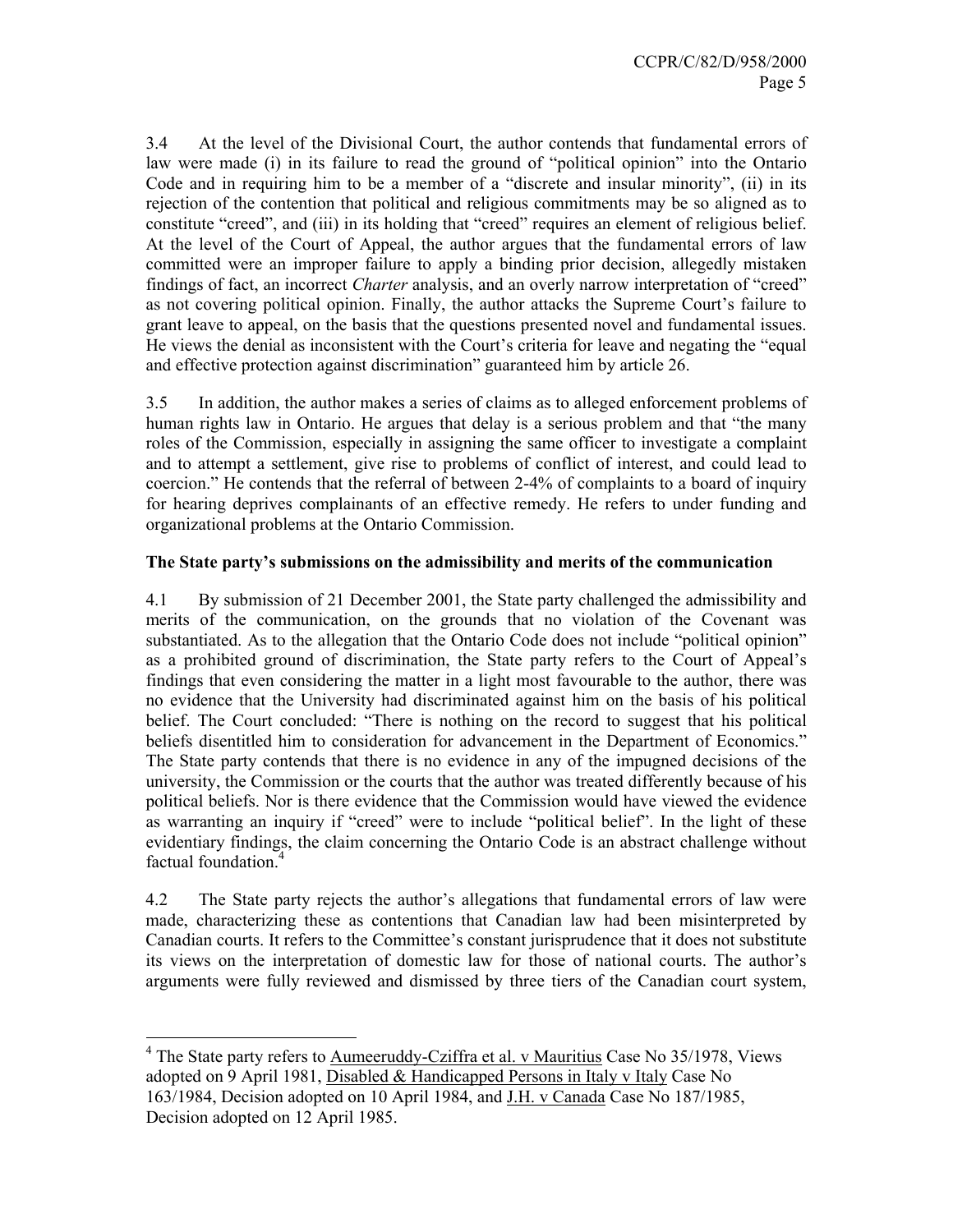with no basis to support a claim that their interpretation of the law was arbitrary or amounted to a denial of justice.

4.3 As to the claims relating to "enforcement problems" in Ontario, the State party points out that much of the documentary evidence submitted by the author related to the federal Human Rights Commission, a distinct body to the Ontario Commission, which was uninvolved in the case. The material submitted concerning the Ontario Commission is nearly 10 years old and does not represent a current picture of its operations. The State party refers to the Commission's annual report for 2000-2001, showing considerable progress in case management, timeliness of complaint handling, promotion of human rights and public education. For the fifth year, the Commission closed more cases than it opened, and the average age of a complaint was 10 months. Average overall processing time for a complaint was 15 months.

4.4 The Commission's investigations were free, and cases are referred to a board of inquiry if a settlement is not possible. Such a board has broad remedial powers, including monetary awards, and the decisions can be judicially reviewed. In 1999-2000, 68% of 1700 complaints made were resolved at voluntary mediation with the parties' input. 70% of complainants considered their claims properly addressed, 78% considered the process fair and 87% indicated they would use it again.

4.5 The State party denies that the omission of "political opinion" from the Ontario Code as a ground of prohibited discrimination violates the Covenant. It contends that States parties may choose the method of implementing their obligations, and that domestic legislation need not exactly mirror them. Freedom of expression, which includes freedom of political opinion and belief, is constitutionally guaranteed by section 2 of the federal Charter, as well as the *Public Service Act* with respect to public servants.

4.6 Finally, with respect to the claim under article 2, the State party refers to the Committee's constant jurisprudence that this article is of accessory nature only. In the absence of a violation of any other right, which the author has not made out, no separate issue thus arises under article 2.

# **Comments by the author on the State party's submissions**

5.1 By letter of 12 April 2002, the author commented on the State party's submissions, rejecting the State party's characterization of his complaint as unsubstantiated, in general, and the Court of Appeals' findings, in particular. He argues that recent attempts on his part to secure before the courts the production of additional relevant documents from the Commission have been rebuffed.<sup>3</sup> He argues that the "plain meaning" of the Commission's decisions is that there had been differential treatment, but that jurisdiction was declined as "political belief" was not covered by the Ontario Code. The author argues that the Commission's public record of the case is insufficiently complete, and that in any event does not fairly reflect the evidence. The author regards the Court of Appeals' evidentiary findings in his case as "unwarranted and highly inappropriate", and not based on the whole record. The author goes on to seek to distinguish the case law relied on by the State party from his case.

<sup>-</sup><sup>5</sup> Stay of Application, dated 20 March 2002, Jazairi v Ontario Human Rights Commission, Ontario Superior Court of Justice. (Wilkins J)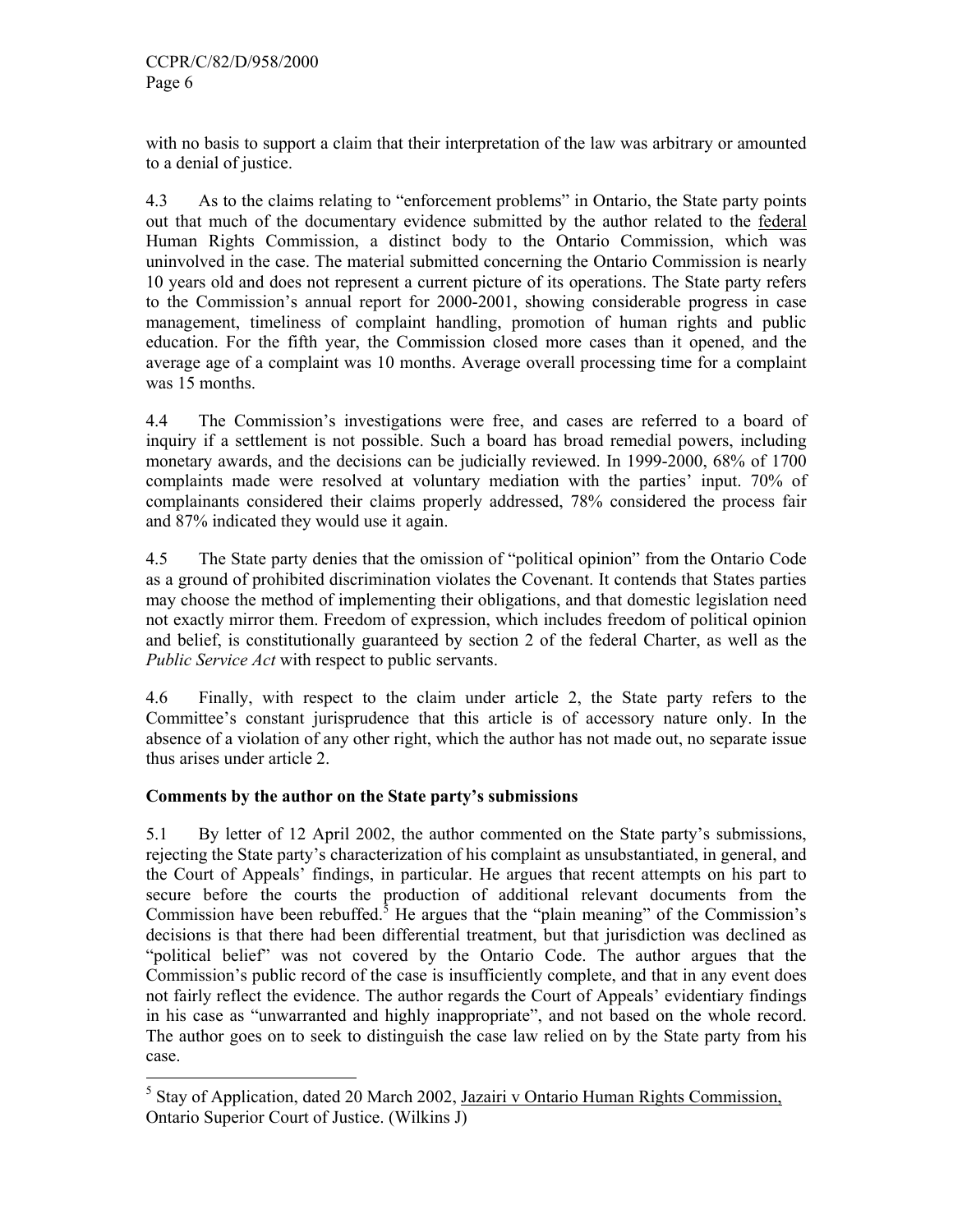5.2 The author argues, with reference to the Committee's approach to burden of proof, that it was incumbent on the State party to provide to the Committee "the entire investigative record, including all witness statements, legal opinions, and evaluations of documentary evidence by Commission staff and their notes of interviewing witnesses" in order to enable it to draw proper conclusions. He also invites the Committee to draw inferences from allegedly systematic practices of the Ontario Commission being "wholesale rejection of human rights complaints on the basis of inaccurate accounts of the events and facts and spurious arguments and considerations made 'behind closed doors'".

5.3 On the omission of "political opinion" from the Ontario Code, the author repeats his argument that the failure to list this ground is a manifest violation of article 26, where the State party has failed in its obligation to implement its obligation. He maintains that his criticisms on the interpretation of law by the courts are "serious, detailed and sustained", and refers to certain public criticism of the Court of Appeal's decision.

5.4 The author maintains his claims of "enforcement problems" in connection with article 2, as victims of discrimination in Ontario cannot bring a court action for discrimination but must file a complaint with the Commission. He claims that the unsatisfactory situation at the Commission he portrayed in his communication was that occurring at the time his complaint was considered by the Commission. Indeed, he argues that "same or similar enforcement problems of human rights legislation in Ontario are continuing and increasing". He also argues that the procedures are ineffective as legal costs make them prohibitively expensive. He argues that lodging and pursuing a complaint without a lawyer is "not a practical option", that legal aid is not available for complaints, that some costs awards by the courts are "unreasonable and could be punitive", and that deduction of legal costs for income tax purposes is not allowed. He further argues that the absence of a Commission facility of interim measures – which he wished to invoke following "escalating acts of reprisals" following filing of his complaint – is a violation of article 2, taken in conjunction with articles 19 and 26.

5.5 As to the State party's argument that section 3 of the *Charter* protects freedom of opinion and expression, the author argues that the Court of Appeal erred in holding that this ground need not be read into the Ontario Code as it was already protected in the Charter. He argues however that the Charter only protects against State action, and not that of entities such as universities. He also argues that the *Charter* protection is incomplete as it is expressed as being subject to reasonable limits, as shown by the alleged invocation thereof "by Jewish groups in many reported and unreported cases". He also argues that the *Public Service Act* does not apply to universities. As a result, the author claims he did not enjoy protection against private sector discrimination on the grounds of political opinion. He goes on to claim that the judge delivering the Court of Appeal's judgment "committed fundamental errors of law", thus bringing into question "the credibility of his entire legal reasoning".

5.6 The author argues that the evidentiary threshold for a claim under article 19 is lower than 26, and is also met in his case. He contends that the proper test is whether there is a restrictive effect on political opinion through its omission in the Ontario Code. As the result is an absence of protection against private sector discrimination on this ground, he claims a straightforward case is made out. In this case, he accordingly submits: "The author was punished in his employment by some of his Israeli and Jewish colleagues at York University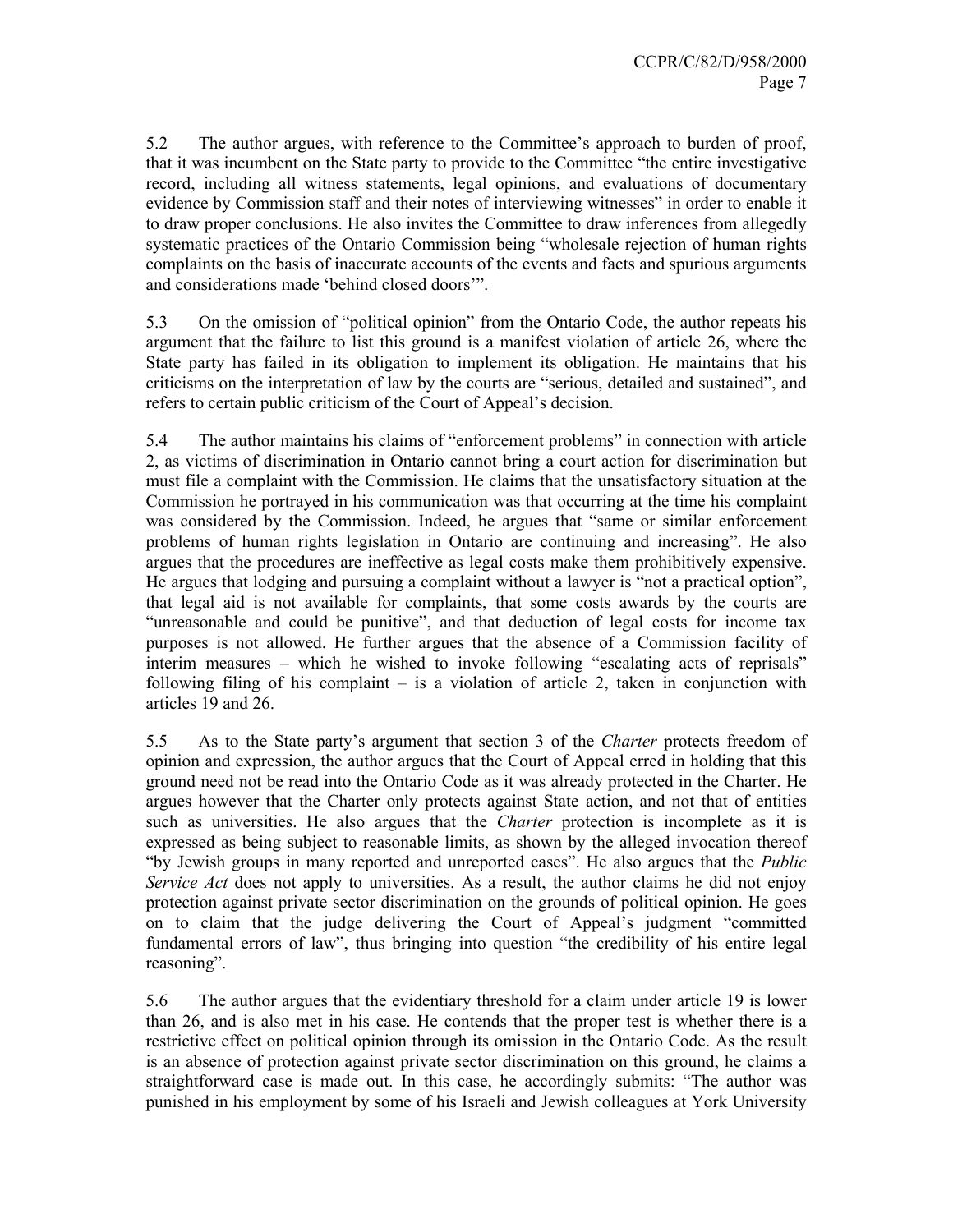for holding and expressing particular opinions with which they did not agree. The employer York University failed him. The Ontario Human Rights Commission refused to protect him on jurisdictional grounds. The domestic courts agreed with the Commission."

5.7 As a result of the foregoing, the author seeks declarations of violations of the Covenant, compensation for legal costs and appropriate compensation, including for lost salary.

# **Subsequent submissions of the parties**

6.1 By letter of 31 July 2002, the author provided a first instance decision of the Prince Edward Island Supreme Court holding that political belief was an "analogous" prohibited ground of discrimination and should be fully available in provincial human rights legislation.<sup>6</sup>

6.2 By Note verbale of 5 December 2002, the State party made additional submissions, arguing that the author's response made new claims not in the original submission, contained many anonymous or individual opinions which should not be given weight and continued in large part to challenge the interpretation of domestic law. The State party argues that after having received its submissions, the author then made his application to the Ontario Superior Court (see paragraph 5.1) to secure evidence to fill his "evidentiary gap" before the Committee. He did not bring these proceedings before his original case was heard, and thus should not be able – on principles of failure to exhaust domestic remedies – to argue that the court's original decisions were wrong. Nor, at the time, did he challenge the sufficiency of the record before the courts. In any event, his new application has not been dismissed but only stayed in order to permit him to make a proper application under the *Freedom of Information and Privacy Act* which sets up a compulsory production process safeguarding third party interests. Moreover, the documents sought are irrelevant to the issues before the Committee.

6.3 The State party emphasizes that his challenge on the *Charter's* protection – upon which the Supreme Court has yet to be presented with the proper concrete circumstances enabling it to pronounce – is hypothetical and abstract. The university senate made its decision on the author's application for full professorship *without* consideration of the two impugned letters or his political belief. There is no contrary evidence.

6.4 The State party rejects any accusation of bias against the judge delivering the judgment of the Court of Appeal, contending that all applicable ethical principles were followed. It also states that the author at no point raised this issue before the domestic courts or the Canadian Judicial Council. As to the "reprisals" alleged by the author, the State party argues that the letter provided is a letter from the university indicating that the author refused to teach a course assigned to him as part of his normal teaching load. The State party has no knowledge of contractual disputes with the university, not a part of government, and submits these are of no relevance to the case. The State party rejects criticisms of the Ontario system of human rights adjudication, referring to commentators' praise of its strengths. Finally, the State party states that the Prince Edward Island decision is under appeal, and points out that the court referred to the finding in the author's case that "there was no evidence which showed his human dignity was even engaged, much less violated, or that his political views disentitled him to consideration for promotion."

<sup>-</sup><sup>6</sup> Condon v Prince Edward Island [2002] P.E.I.J. No.56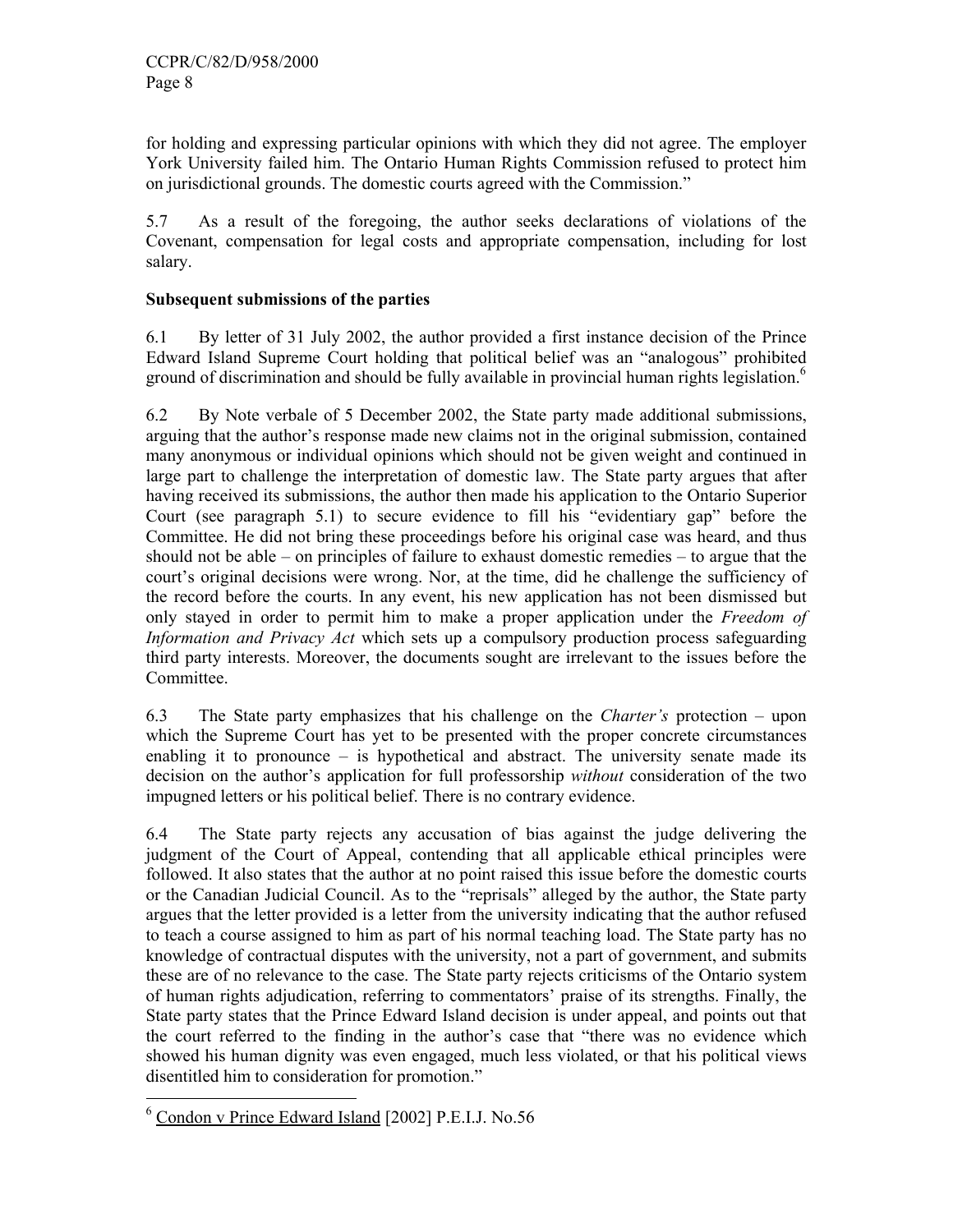6.5 By letter of 17 February 2003, the author responded, claiming that his motion for production of documents was not related to the substance of his claim before the Committee. In any case, he contends that pursuing his application under the Act would be unreasonably prolonged and would not be effective as the Commission seeks to rely on exemptions. He argues that as there were only questions of law before the appellate courts, he did not make arguments on sufficiency of facts. He goes on to refer to  $Pezoldova v Czech Republic<sup>7</sup>$  as an</u> instance where the Committee reviewed the domestic courts' decisions, and invites the Committee to do so in his case.

6.6 The author contends that his case also raises issues under the first sentence of article 14, paragraph 1, and article 14, paragraph 3(c), as the domestic courts' evaluations were manifestly arbitrary and amounted to a denial of justice, as remedies were ineffective, as the Ontario Commission refused to produce evidence and delays were undue. The author argues that the "reprisals" complaint is part of the evidence produced to show the ineffectiveness of domestic remedies, rather than being a substantive claim. Finally, he supports the more expansive reasoning of the Prince Edward Island court, in contrast to the Court of Appeal in his own case, and argues that in any event the fact of appeal does not justify Ontario's violation of his rights.

6.7 By further letter of 17 November 2003, the author supplies three decisions of provincial courts endorsing the holding of the Divisional Court in his case concerning the fact-finding expertise of human rights commissions and the appropriate level of deference.

# **Issues and proceedings before the Committee**

7.1 Before considering any claim contained in a communication, the Human Rights Committee must, in accordance with rule 87 of its rules of procedure, decide whether or not the communication is admissible under the Optional Protocol to the Covenant.

7.2 As to the claim under article 14, paragraphs 1 and 3(c), of the Covenant, the Committee observes that this issue was first raised in the author's penultimate supplementary submission to the Committee, and accordingly did not form part of the arguments which the State party's submissions were requested as to the admissibility and merits thereof. The author has not demonstrated why this claim could not have been raised at an earlier stage of the pleadings. In the Committee's view, it would thus be an abuse of process for this claim to be addressed and it is inadmissible under article 3 of the Optional Protocol.

7.3 Concerning the claim under article 50 of the Covenant, the Committee recalls that a substantive violation of the Covenant by a provincial authority engages the State party's international responsibility to the same degree as an act of its federal authorities. The Committee refers, however, to its constant jurisprudence that it is only with respect to articles in Part III of the Covenant, interpreted as appropriate in the light of the other provisions of the Covenant, that an individual communication may be presented to it. Accordingly, article 50 of the Covenant, by itself, cannot give rise to a free-standing claim that is independent of a substantive violation of the Covenant. In the Committee's view, therefore, this claim under article 50 is subsumed by the author's arguments on the substantive Covenant articles and is by itself inadmissible, for incompatibility with the provisions of the Covenant, under article 3 of the Covenant.

 $\frac{1}{7}$  Case No 757/1997, Views adopted on 25 October 2002.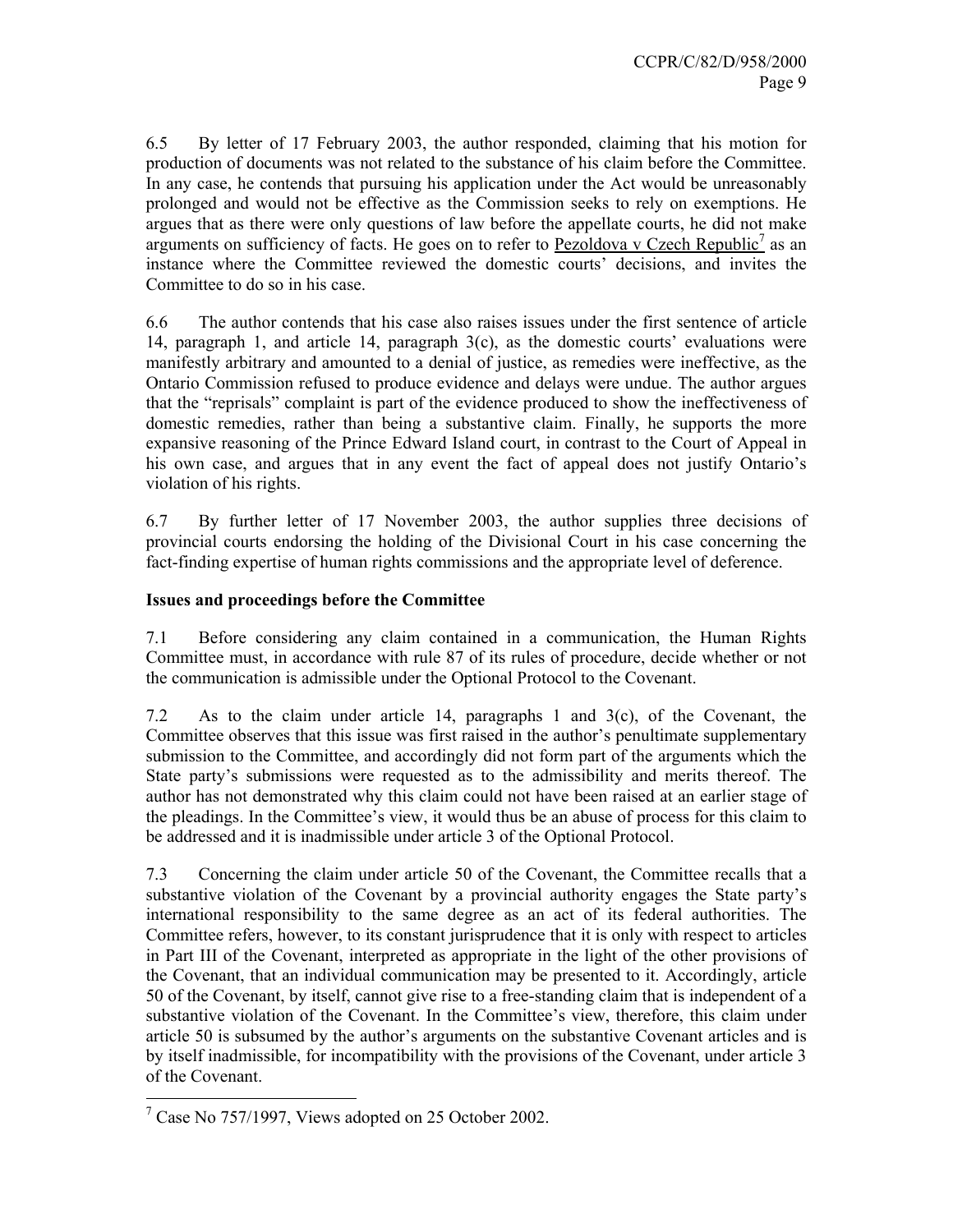7.4 Turning to the major claim that the omission of political belief from the enumerated grounds of prohibited discrimination in the Ontario Code violates the Covenant, the Committee observes that an absence of protection against discrimination on this ground does raise issues under the Covenant.<sup>8</sup> Moreover, the exclusion in the Ontario Code of political opinion as a prohibited basis of discrimination suggests that the State party may have failed to ensure that, in an appropriate case, there would be a remedy available to a victim of discrimination on political grounds in the field of employment. The Committee observes however that the Court of Appeal, having found that the author's views did not amount to a protected "creed", went on to conclude that even considering the matter in the light most favourable to the author, there was nothing on the record to suggest that the author's political beliefs had disentitled him to consideration for advancement in the Department of Economics. It is not for the Committee to substitute its views for the judgment of the domestic courts on the evaluation of facts and evidence in a case, unless the evaluation is manifestly arbitrary or amounts to a denial of justice. If a particular conclusion of fact is one that is reasonably available to a trier of fact on the basis of the evidence before it, *ipso facto* a showing of manifest arbitrariness or a denial of justice will not have been made out. In the Committee's view, the author has failed to discharge the burden of showing that the factual assessment of the domestic courts was thus flawed. In the light of this conclusion, the claim under article 26 concerning the absence of protection of political belief in the Ontario Code is rendered hypothetical. The claim is accordingly unsubstantiated and inadmissible under article 2 of the Optional Protocol.

7.5 As to the claims that the Commission, the Divisional Court at first instance and on appeal, and the Supreme Court committed fundamental errors of law, the Committee recalls its constant jurisprudence that the interpretation of domestic law is a matter for the domestic courts, unless the interpretation is manifestly arbitrary or amounts to a denial of justice. In the Committee's view, the author has not shown the exceptional circumstances necessary to make out such a claim. Accordingly, these claims are inadmissible, for lack of sufficient substantiation for purposes of admissibility, under article 2 of the Optional Protocol.

7.6 As to the general claims that the enforcement machinery of the Ontario scheme of human rights protection is flawed and fails to provide an effective remedy, the Committee recalls its constant jurisprudence that, in order to bring a claim, an individual must be personally and directly affected by the violations claimed. Accordingly, to the extent that the author argues that the scheme as a whole is in breach of the Covenant, this claim amounts to an *actio popularis* reaching beyond the circumstances of the author's own case. It is therefore inadmissible under article 1 of the Optional Protocol.

- 8. The Committee therefore decides:
	- a) that the communication is inadmissible under articles 1, 2 and 3 of the Optional Protocol;
	- b) that this decision shall be communicated to the author and to the State party.

[Adopted in English, French and Spanish, the English text being the original version. Subsequently to be issued also in Arabic, Chinese and Russian as part of the Committee's annual report to the General Assembly.]

<sup>&</sup>lt;sup>8</sup> See Love et al. v Australia Case No 983/2001, Views adopted on 25 March 2003.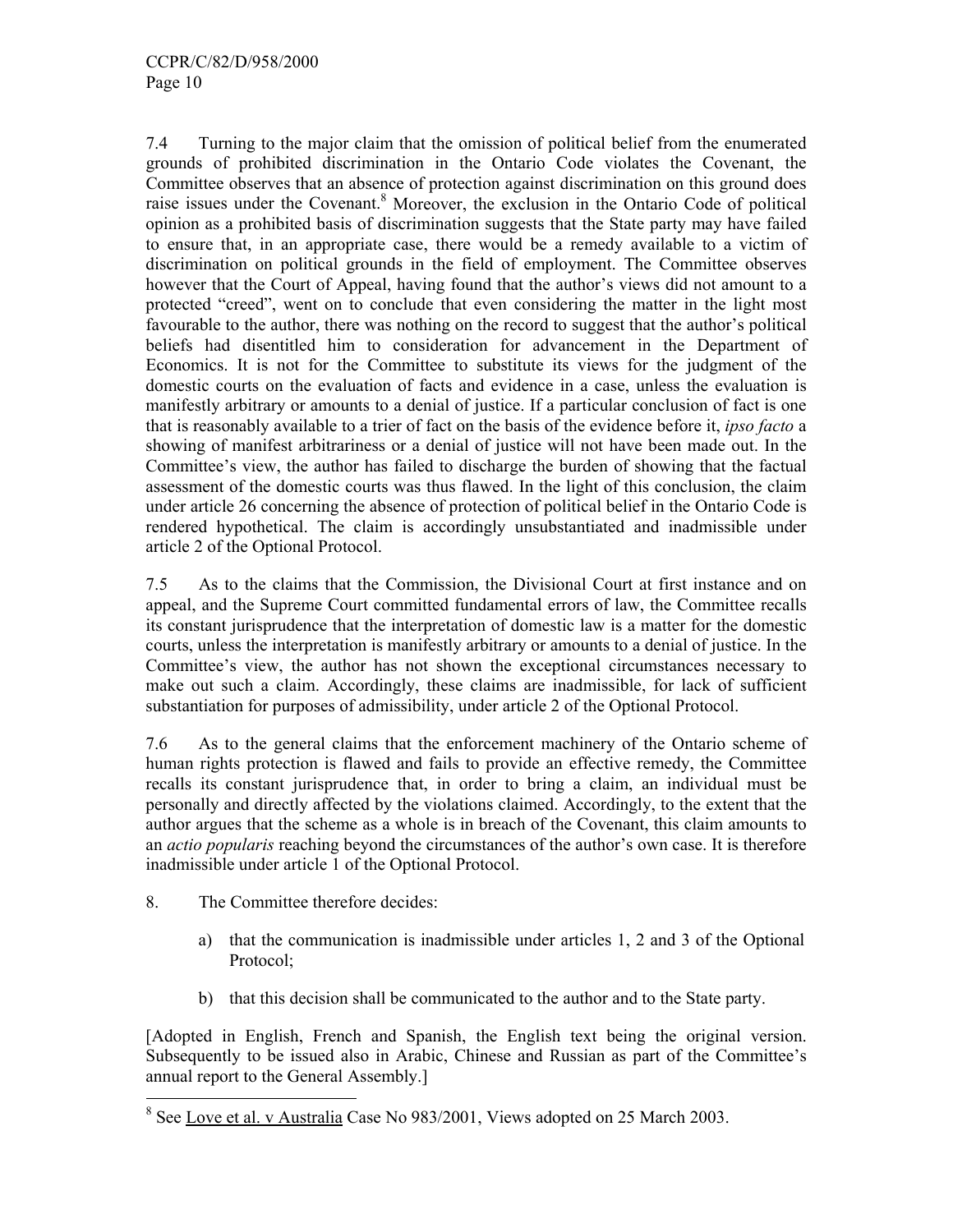# **APPENDIX**

#### **Individual opinion of Committee members Ms. Christine Chanet, Mr. Maurice Glèlè Ahanhanzo, Mr. Ahmed Tawfik Khalil and Mr. Rajsoomer Lallah**  (dissenting)

1. We agree, as the majority in the Committee does in the first two sentences in paragraph 7.4 of the Views, that the absence of protection from discrimination on the ground of political opinion in the Ontario Human Rights Code raises an issue under Article 26 of the Covenant.

2. The majority in the Committee then goes on to conclude that, in the light of the judgment of Ontario Court of Appeal, there was nothing to suggest that the author's political beliefs had disentitled him to consideration for advancement in the Department of Economics in which he held tenure as associate professor. We are quite unable to agree with the majority view in the Committee for a number of reasons.

3. Firstly, the conclusion of the majority of the Committee was clearly based, in our view, on an unfortunate confusion between a judicial review (an inherently limited administrative law recourse based on a mere application supported by affidavit evidence) and an ordinary action where the judgment is based on the evidence of witnesses, who are heard in court and are subject to cross-examination, from which the Court makes proper findings of fact. A judicial review does not purport to review the facts and is an extraordinary remedy in respect of which the Court has a discretion to grant or not to grant the remedy. This is well explained in the judgment of the Court of Appeal itself at [42] of the judgment quoting the following from Blake on Administrative Law in Canada  $2<sup>nd</sup>$  ed. 1997:

"On judicial review there is no right to a remedy even if all the necessary criteria are met. A court may choose not to grant a remedy to an applicant who is otherwise entitled."

It is to be noted that the proceedings before the Court of Appeal concerned the question whether the divisional court should or should not grant an order, by way of judicial review, against the Commission requiring it to appoint a Board of Enquiry pursuant to the Human Rights Code. The purpose of a Board of Enquiry must presumably be to enquire whether the complaint was substantiated or not. In this connection, the State party explains, as appears from paragraphs 4.4 of the Committee's Views, that the Commission's investigations were free and cases are referred to a Board of Enquiry if a settlement is not possible.

4. Secondly, the question of admissibility before the Committee must be determined not in the light of the complaint as made before a domestic court, but in the light of the complaint laid before the Committee and this complaint is well laid out in paragraphs 2.1 to 3.5 in the Committee's views. The facts averred manifestly show that the author has sufficiently substantiated his claim for the purposes of admissibility.

5. Thirdly, as appears from paragraph 2.3 of the Views, the allegations of the author, incidentally confirmed to be substantiated by the Court of Appeal in paragraph [15], setting out the Commission's conclusions, is to the effect that the Commission did find that (i) while